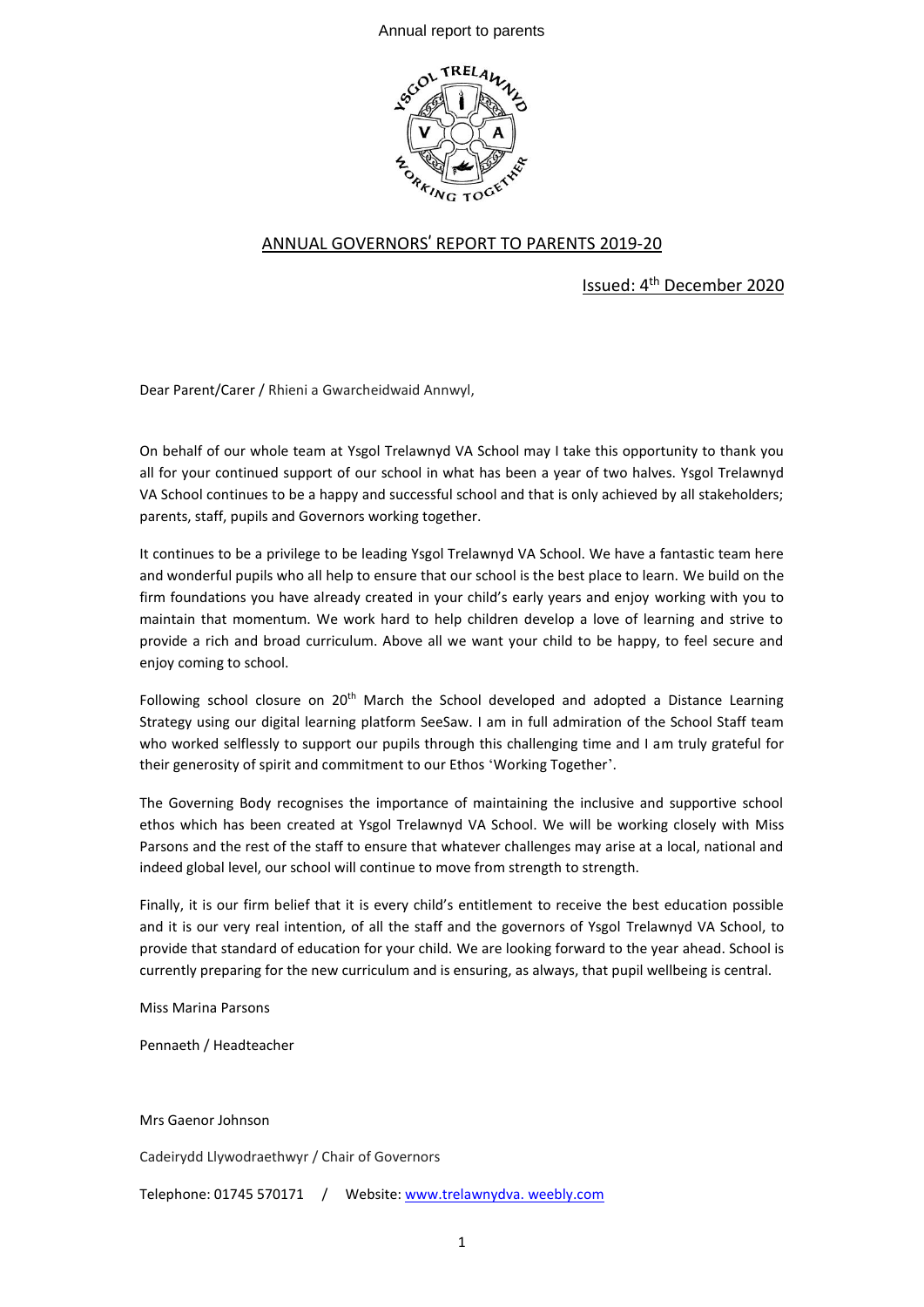#### Governors meetings

Governors met twice each term to monitor the activities of the school. The minutes of Governors' meetings are available at school for any parent/guardian or interested party to view. Items discussed during 2019-20 included the School Development Plan, the new Curriculum for Wales and Additional Learning Needs transformation.

## Composition and terms of office of the Governing Body

#### Foundation Governors

| Chair - Mrs G Johnson                                       | office ends | Sept 2020        |  |  |  |
|-------------------------------------------------------------|-------------|------------------|--|--|--|
| Vice Chair - Mr D Ellis                                     | office ends | <b>June 2020</b> |  |  |  |
| Mrs J Roberts                                               | office ends | Sept 2021        |  |  |  |
| Mrs R Wright                                                | office ends | Sept 2022        |  |  |  |
| Mr J Furneaux                                               | office ends | Oct 2022         |  |  |  |
| Mrs P Bagguley                                              | office ends | April 2020       |  |  |  |
| Vacancy                                                     | office ends |                  |  |  |  |
| Mrs Joyce Hawkins                                           | office ends | Oct 2022         |  |  |  |
| Ms Tracey Manchester                                        | office ends | Oct 2022         |  |  |  |
| <b>Reverend David Lewis</b>                                 | office ends | ex-officio       |  |  |  |
| Rev J Harvey supported the Governing Body from January 2019 |             |                  |  |  |  |
| <b>Other Governors</b>                                      |             |                  |  |  |  |
| Parent Governor - Mr Dave Gladwin                           | office ends | Oct 2022         |  |  |  |
| <b>Community Council Governor - Mr D Ellis</b>              | office ends | <b>June 2020</b> |  |  |  |
| Teacher Governor - Mr C Williams                            | office ends | Aug 2020         |  |  |  |
| Headteacher - Miss M Parsons                                | office ends | N/A              |  |  |  |
| <b>Clerk to the Governors</b>                               | Mrs L Evans | N/A              |  |  |  |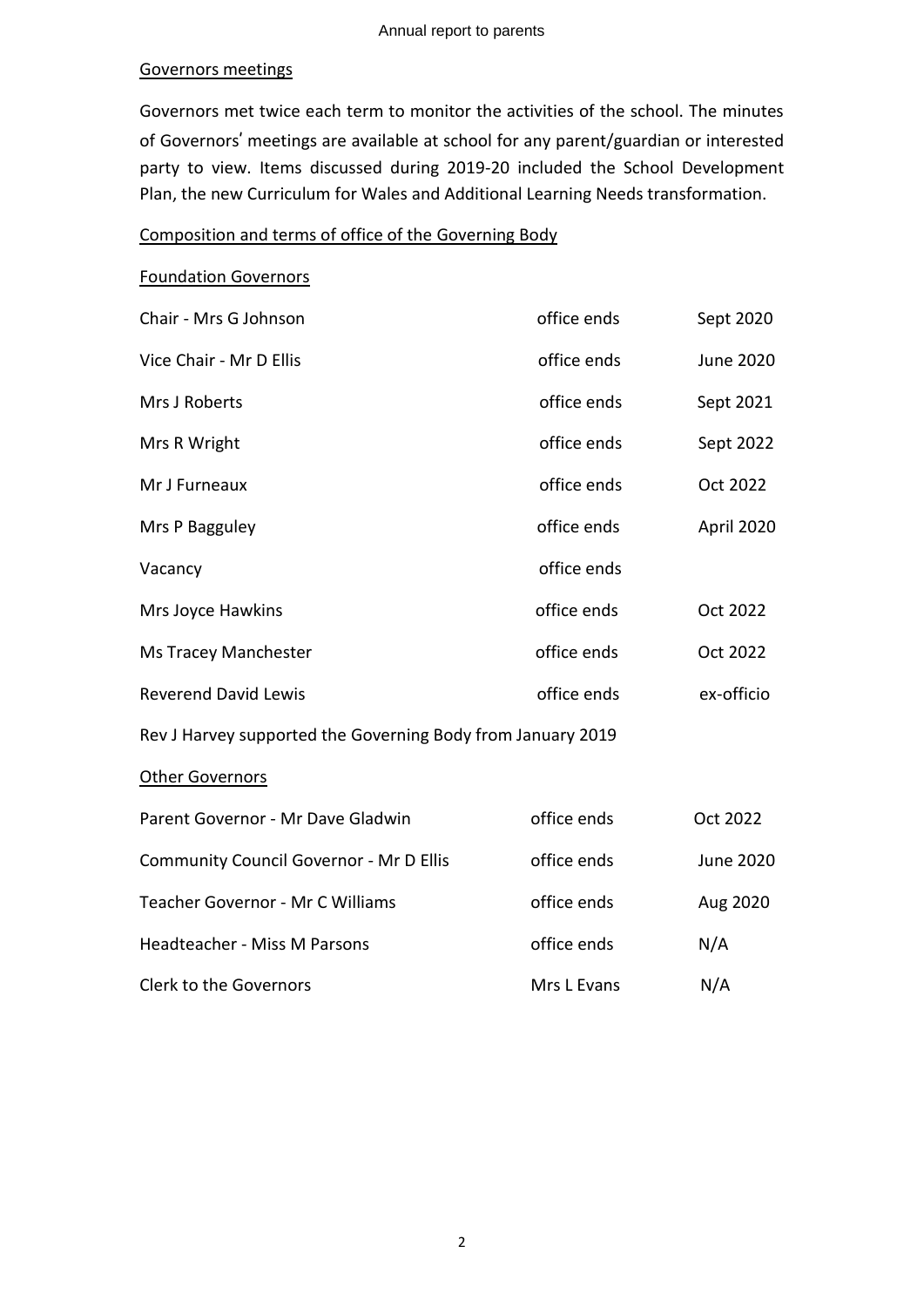## Policies

All statutory policies have been reviewed and copies of these are available on the school website and upon request. A number of policies have been updated in light of Covid-19 during the year and copies of all relevant policies are available on request from the Headteacher.

Please contact the school with any other queries that you may have.

## Finance

Governors have not claimed expenses this year. The school budget for 2019-20 was used to provide sufficient teaching and support staff levels, to enhance Digital Media provision and improve the School library. The spending plan is monitored by the Finance Committee, in conjunction with the designated LA officer.

## Sample activities undertaken by members of the Governing Body during 2019-20 Eco Council

Governors have supported actions by the Eco Council to improve the school grounds and encourage more learners to garden for pleasure.

## Growth Mindset

Governors support the development of learners Growth Mindset skills and undertook a school-based workshop based on the principles.

## Welsh Second Language

Governors are involved in judging the singing and reciting in the school's annual Eisteddfod; this is also used to monitor standards.

## Creative Schools

Governors shared the success of the Creative School project.

## School Resource Management and Safety

The Diocese has supported funding for internal repairs and improvements. Fire drills and safety checks are carried out on a regular basis but were suspended during the closure period; issues are reported to Governors, the Diocese and the Local Authority for action.

## Curriculum Committee

Governors have monitored aspects of curriculum provision throughout the first half of the year. Governors are aware of current developments with regard to the new Curriculum for Wales and the Additional Learning Needs transformation bill.

## The School Curriculum

The school is a Voluntary Aided Church in Wales School and is part of the Diocese of St Asaph. We are a predominantly English medium primary school. We teach Welsh as a second language to all pupils.

We support the concept of lifelong learning, recognising that both adults at school and children learn new things every day. We maintain that learning should be a rewarding and enjoyable experience for everyone. Through our teaching we seek to equip children with the skills, knowledge and understanding necessary to be able to make informed choices about the important things in their lives. We recognise that people learn best in different ways and we aim to provide a rich and varied learning environment that supports children in developing their skills and abilities in a range of ways, in order to achieve their full potential.

Through our teaching we aim to develop pupils who are:

Ambitious, capable learners 2

Enterprising, creative contributors **P**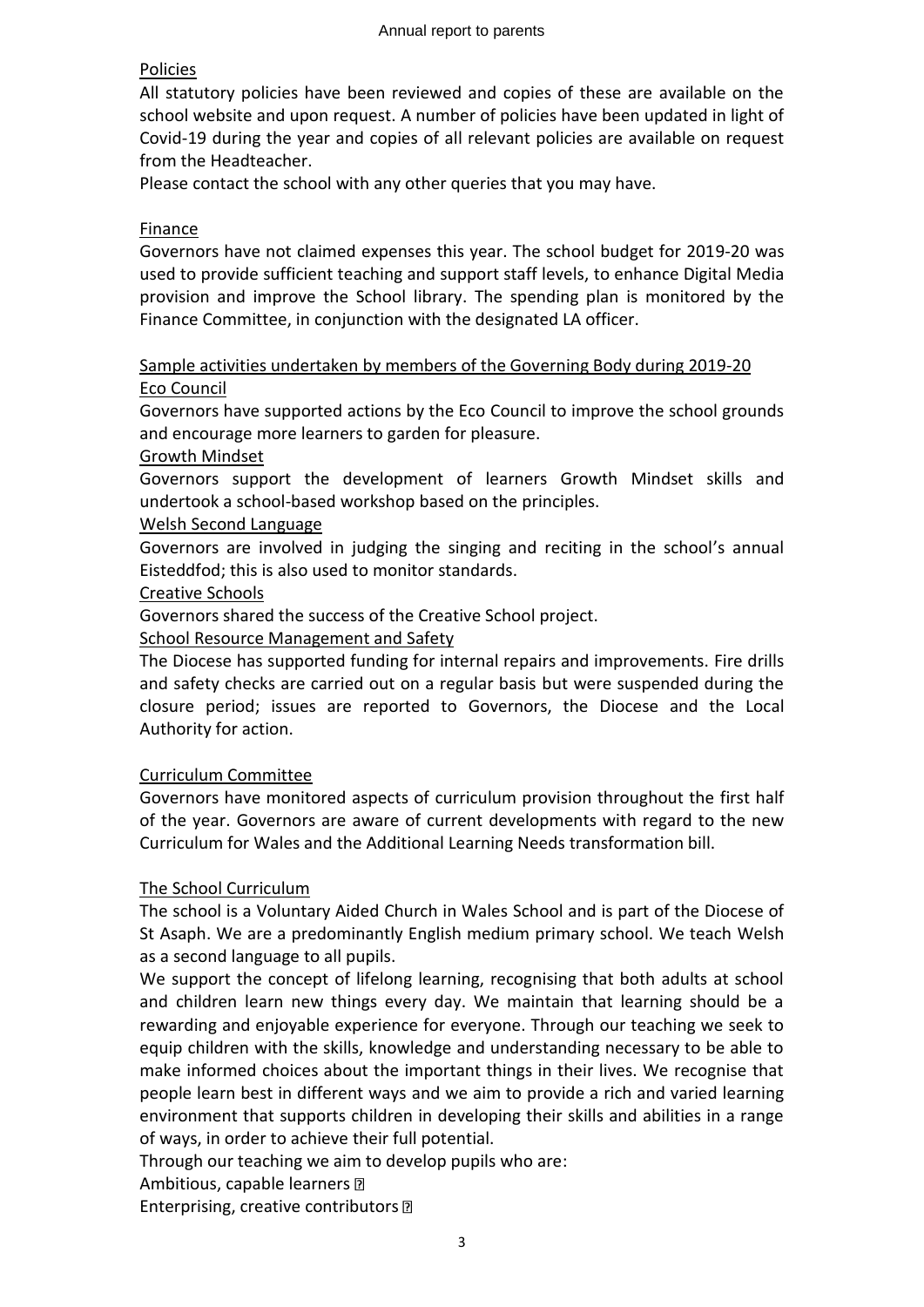#### Ethical, informed citizens

Healthy confident individuals

We teach learners through curricular topics which cover a broad range of themes (Humanities, Expressive Arts, Science, Health and Wellbeing) over the course of a year. The curriculum is designed to allow opportunities for learners to develop their literacy and numeracy skills in a range of contexts incorporating the Digital Competency Framework. Each topic starts with an interesting visit or activity and ends with a presentation of work to parents and Governors.

There are opportunities to be creative, to solve problems and to work both independently and collaboratively. New digital technologies and ICT are integral to most themes. We teach Mathematics, English, RE and Welsh discretely and additionally through cross curricular topics and themes; pupils build up their knowledge and skills to apply them across the curriculum.

Religious Education and Welsh (Second Language) are an important element of our curriculum. The wider curriculum includes PE, personal and social education as well as global citizenship and learning in the outdoors.

We believe that we offer learners a broad, balanced education which will equip them well for lifelong learning. We want them to enjoy their time at school, develop confidence and be active members of our school and wider community.

Arrangements are made to adapt the curriculum as necessary to allow all learners, including those with a Statement of Educational Need, to make good progress in their learning.

## Welsh Language / Yr Iaith Gymraeg

It is important that the children of Ysgol Trelawnyd VA School are taught Welsh as a second language. It enriches their knowledge and understanding of the culture and heritage of Wales. It develops their personalities and ability to contribute to the community giving them a sense of place and identity.

The aims of teaching Welsh at Ysgol Trelawnyd VA School are to develop knowledge, understanding and skills within an integrated programme of speaking and listening, reading and writing; to create a Welsh ethos which promotes opportunities for children to enjoy the rich heritage of Wales and to offer children opportunities to perform and compete in Welsh during the School Eisteddfod.

We are working towards the Silver Campus Cymraeg Award.

#### Progress since the last inspection

In line with Welsh Government repurposing of schools, we have continued to act as a hub, working collaboratively with other schools, for pupils of key workers to attend. We have used a variety of staff to develop and strengthen connections between the school and the home and as part of this have developed a tiered approach for regular contact with all learners. This has been through phone calls to parents, phone calls to pupils and also individual responses when needed e.g. paper work packs and letters.

All our staff have shown resilience and flexibility in their ability to react in a very short time to the environment within which they are now working and the experiences the pupils have received from distance learning have been rich and varied. All our staff have enhanced their digital skills in order to support and promote the Distance Learning (DL) offered – this has included, for example how to set work on google classrooms or seesaw, how to respond remotely to pupils' work,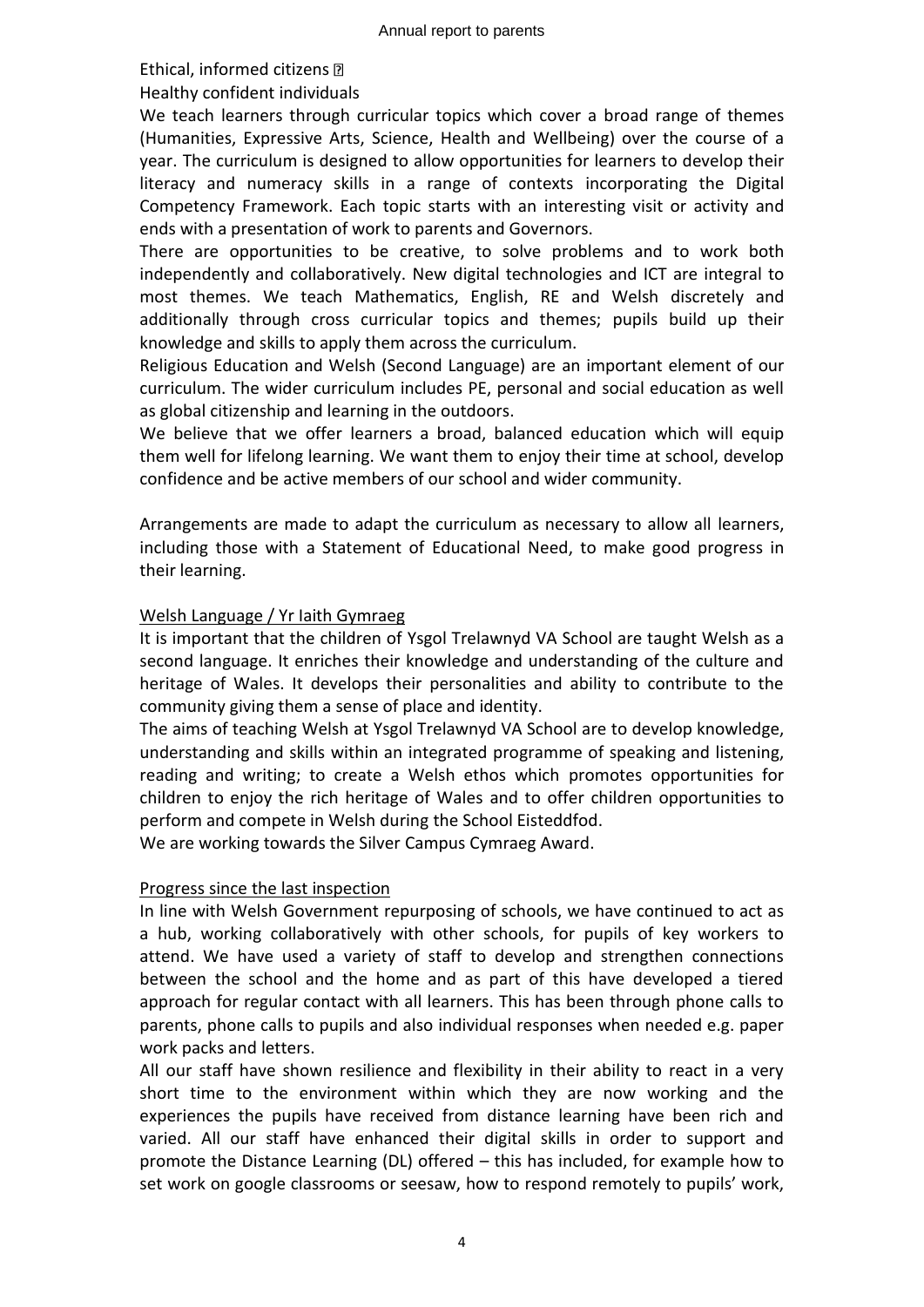how to use various applications within the Hwb platform in order to ensure that learning is interesting, engaging and fun.

During this time of national curriculum suspension, all staff have had the opportunity to identify the learning priorities for our school and as a result, design learning and experiences to meet the needs of our learners and in line with the Four Purposes of Curriculum for Wales. All our staff have had to develop a good understanding of what effective distance learning should look like and have had to adapt their plans accordingly in order to ensure the best experiences for our pupils.

As a school we have identified barriers and challenges with distance learning and worked hard to overcome these e.g. through upskilling our staff with digital learning, delivering paper copies of work or providing devices where needed. Learner voice has also increased over this time as learners have been able to have greater choice and input to their work and the school has responded to feedback to adapt provision when appropriate.

## School prospectus

A new prospectus is being developed by the School and Ethos Councils.

## School Links with the Community, Business and Industry

Ysgol Trelawnyd VA School is keen to promote links with local businesses and other organisations within our community and benefits greatly from their support. We have strong links with Prestatyn High School and liaison meetings take place between teachers from cluster schools in a number of areas each year including – English, Welsh, Mathematics and Science. Pupils visit Prestatyn High School throughout the year to meet other children who will be attending the school. We aim to ensure a smooth transition for our Year 6 pupils as they move to their retrospective high schools. Transition activities include a mix of social and educational activities.

All teachers work within the Holywell cluster of schools on a range of school development projects: digital learning, Creative Schools, using SeeSaw for tracking and assessment and to develop approaches for the new Curriculum for Wales. Years 5 and 6 collaborated Prestatyn High School for the Turning Point dance project about World War 2. Cycle training in the early autumn for Y5 and 6.

The School and Eco Councils plan and organise events to raise funds for charities that we regularly support including Fairtrade, Children in Need, Comic Relief, Save the Children and Save the Family. Pupil councils lead events to enable the whole school to work collaboratively on a common goal e.g Spirituality, water conservation. The Ethos Council shared new resources creating a mindfulness basket for all learners to use and organised Collective Worship outside to celebrate aspects of Christianity and other faiths. Learners particularly enjoyed using powder paint during the Holi service.

Children have many opportunities to listen to a wide range of speakers from various agencies including our community police liaison officer and local clergy and visitors of other faiths.

## Community / Arts

Learners have hosted a range of charitable events through School, Eco and Ethos Council activities and workshops. Learners have participated in singing events for the local Friendship Club and at Lido Grange, Prestatyn. Years 3 and 4 worked alongside two other schools in a Creative Arts project funded by the Arts Council of Wales. This developed children's knowledge of using multiple Apps: animation, Welsh language,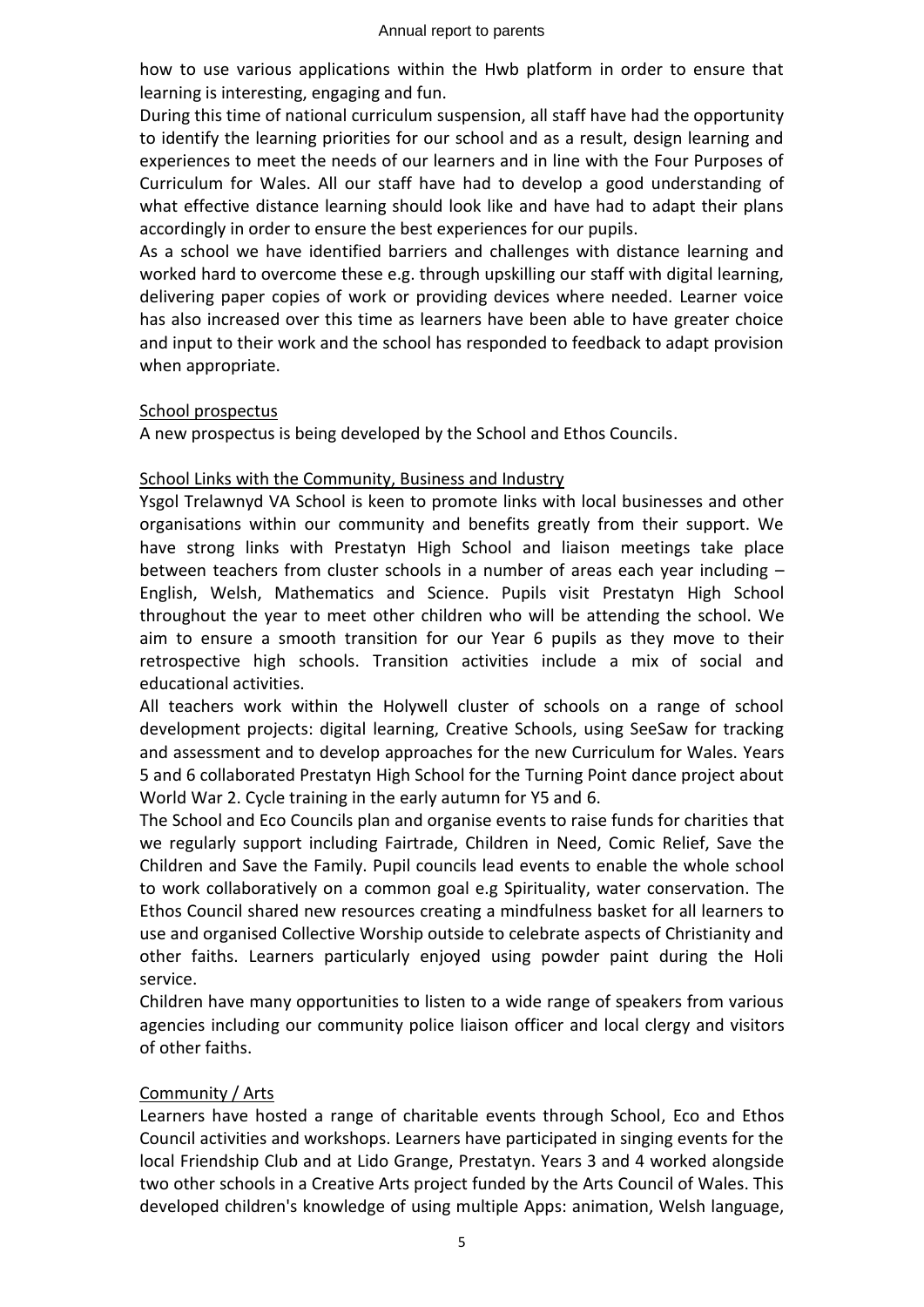music, green screen and art apps to create and share their project. Training was delivered to teachers and teaching assistants. Ysgol Trelawnyd hosted a full Digisquad day for two other schools.

## Sporting Aims and Achievements

Sport plays an important part in school life. Children participate in a variety of team games as an integral part of the PE curriculum. Opportunities are provided for those in Key Stage 2 to benefit from the work of qualified sports coaches. All children are included within these sessions and we aim to ensure that each child finds a degree of personal success and enjoyment. We are also mindful of the need to help children to keep fit and active.

## Extra-curricular activities

Pupils have had opportunity to participate in the following clubs during the Autumn and Spring terms: Cooking, Craft, Chess, Games, iMovie and Debate Club. Pupils have had opportunities to visit Loggerheads, Nant BH and St Asaph Cathedral.

## Meetings with parents

Target setting meetings were held for all parents in October and February, most parents attended. There were no end of year reports due to school closure from 20<sup>th</sup> March 2020. Informal meetings were held with individual parents as and when questions or concerns were raised during the first half of the year. During the closure period, teachers were available to support learners and parents daily via our SeeSaw online platform. Reports were sent to parents via SeeSaw in the summer term with an overview of children's progress, effort and attainment.

## Provision of Toilet Facilities

The school provides sufficient toilets for the number of pupils on roll. These toilets are cleaned on a daily basis, with extra checks carried out at lunchtime. For the period of Check in, Catch up and Prepare facilities were cleaned hourly throughout the day.

## Healthy Eating and Well-being

We aim to support and promote health and well-being. The development of healthy lifestyles is of importance in our school. Children take part in a range of activities to ensure that they feel safe.

All members of staff and Governors receive annual Child Protection training. The school continues to have a robust safeguarding and child protection procedure in place, including safer recruitment.

We have a good PSHE curriculum addressed through class sessions, assemblies and circle time. In surveys children highlight very positive attitudes to school life and report that they feel safe and happy at Ysgol Trelawnyd VA School.

School lunches are provided by Newydd Catering Services and we actively encourage parents to supply pupils with a healthy packed lunch, where school dinners are not taken. Pupils are encouraged to bring with them a piece of fruit for break time and all pupils have regular access to water in their classes.

Foundation pupils receive milk during their morning break. Fizzy drinks, chocolate, sweets or foods high in fat and salt are not encouraged by the school. All snacks and drinks provided for the Foundation Phase are in line with the guidelines set out by the Welsh Government.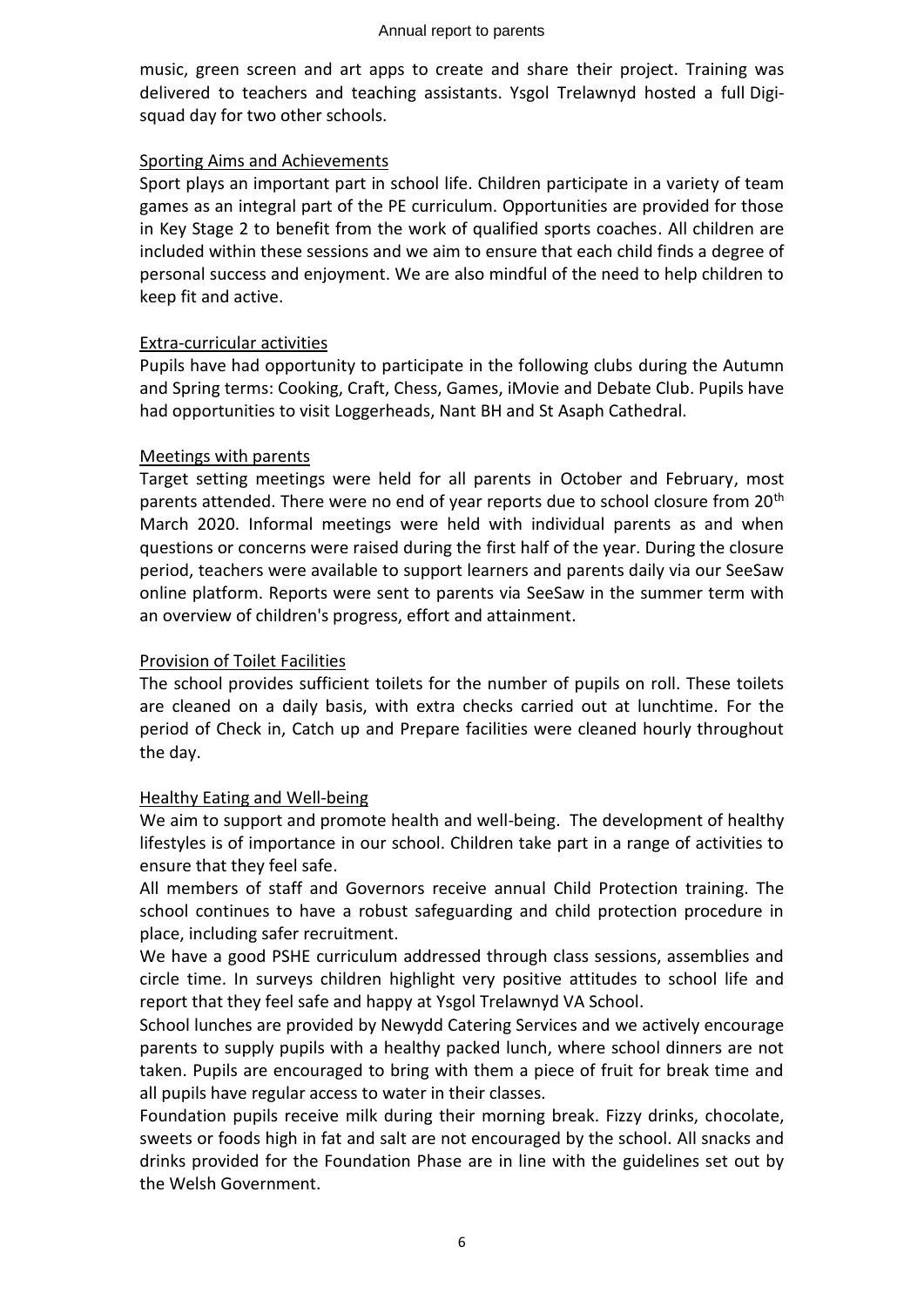## School performance

## There is no comparative data for 2019-20

Listed for English, Maths and Science are the overall percentages of pupils who achieved the expected level (Level 4 or above). The core subject indicator (CSI) is the percentage of pupils who gained L4 or above in all three subjects.

|         | 2016 | 2017 | 2018  | 2019  | 2020    |
|---------|------|------|-------|-------|---------|
| English | 100% | 90%  | 86.8% | 92.3% | No data |
| Maths   | 100% | 90%  | 86.8% | 92.3% | No data |
| Science | 100% | 90%  | 86.8% | 92.3% | No data |
| C.S.1   | 100% | 90%  | 86.8% | 92.3% | No data |

## Attendance rates by whole school and classes 2019-20

| Target 2019-20 | <b>Actual 2019-20</b> |                    | Target 2020-21 |                      |
|----------------|-----------------------|--------------------|----------------|----------------------|
|                | (to March 2020)       |                    |                |                      |
| 96%            | 93.9%                 |                    | 96%            |                      |
| Class          | Total                 | Authorised absence |                | Unauthorised absence |
| N/R            | 93.5%                 | 6%                 |                | 0.4%                 |
| Years 1 and 2  | 94.1%                 | 5.5%               |                | 0.4%                 |
| Years 3 and 4  | 93.7%                 | 5.3%               |                | 1.0%                 |
| Years 5 and 6  | 94.4%                 | 5.3%               |                | 0.3%                 |

Parents are reminded not to take holidays in school term time